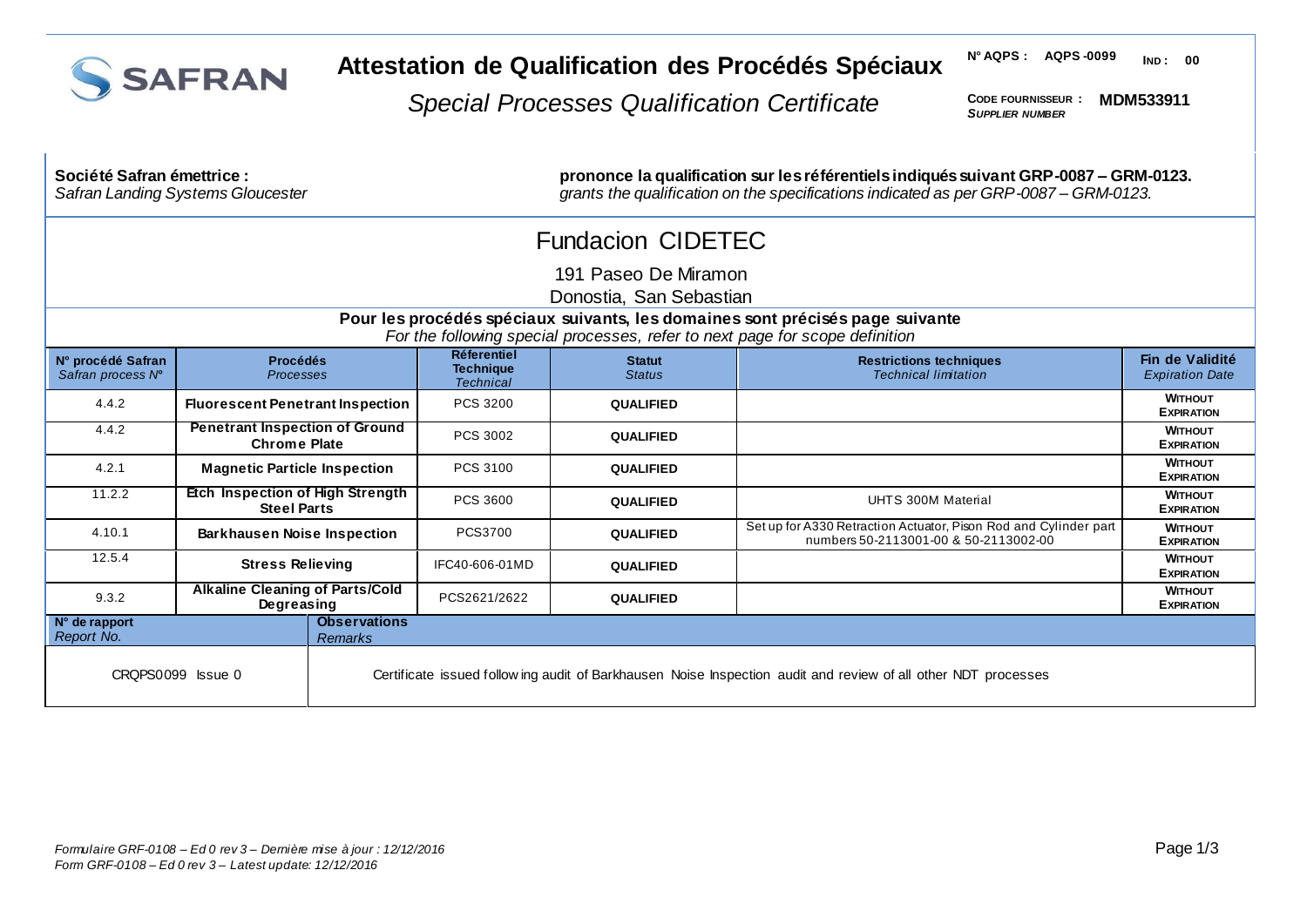

#### **Attestation de Qualification des Procédés Spéciaux**

**N° AQPS : AQPS -0099 IND : 00**

*Special Processes Qualification Certificate*

**CODE FOURNISSEUR : MDM533911** *SUPPLIER NUMBER*

La validité des qualifications des fournisseurs est confirmée et actualisée par la publication de la liste des procédés spéci aux qualifiés sur le site (AIRCOLLAB : [www.boostaerospace.com/aircollab](http://www.boostaerospace.com/aircollab/)/). L'activation des accès fournisseurs à ce site se fait par demande à l'adresse suivante : saf.admin-gps@safran.fr / The supplier qualification validity is confirmed and updated by the publication of qualified special process list on website (AIRCOLLAB: [www.boostaerospace.com/aircollab/](http://www.boostaerospace.com/aircollab/)). The activations of suppliers access to the website will be done upon request to this following email address: saf.admin-gps@safran.fr

| Auditeur / Responsable de la Qualification<br>Auditor / Qualification Leader |             |                   |  |  |
|------------------------------------------------------------------------------|-------------|-------------------|--|--|
| Date :                                                                       | Nom / Name: | Signature / Visa: |  |  |
| 14th October 2019                                                            | Antony Ford | ั∨'ใ¶⊺            |  |  |

# **Domaine de Qualification des Procédés Spéciaux**

### *Special Processes Qualification Scope*

| Identification des installations<br><b>Facilities identification</b> | Caractéristiques de l'installation<br><b>Facilities features</b>                                                                                                                             | Matériau(x)<br>Material(s)              | Domaine d'utilisation<br>Operating scope                            | <b>Commentaires</b><br>Comments                                                                                                                                                                       |
|----------------------------------------------------------------------|----------------------------------------------------------------------------------------------------------------------------------------------------------------------------------------------|-----------------------------------------|---------------------------------------------------------------------|-------------------------------------------------------------------------------------------------------------------------------------------------------------------------------------------------------|
| <b>NDT Penetrant Line</b>                                            | Pre-cleaning using Ardrox 6333 and cold<br>solvent if appropriate                                                                                                                            | Inspection of ground chromium plate     | Tank size 1300X500X800mm                                            | Validation of process parameters by<br>use of Tesco NiCr 10,20,30 microns                                                                                                                             |
| MPI Bench - CND Conception<br>Serial Number: 2016-1282               | IdS.o.06.111                                                                                                                                                                                 | <b>Magnetic Steels</b>                  | 500-5000Amp FWDC<br>1282.60 500mm 5 Turn Coil (3000-10000 A.t)      | Validation pieces: Ketos Ring<br>IdS.P.10.006, and known defect shim<br>on part - IdS.F792-032                                                                                                        |
| Etch Line                                                            | Tank 5 – Cleaning 8-10% Ardrox 6333<br>$55 \pm 5^{\circ}$ C<br>Tank 6&7 DI Water Rinse<br>Tank 8 Etch<br>Tank 9 DI Water rinse<br>Tank 3 DI Hot Water Rinse<br>Oven dry $65 \pm 8^{\circ}$ C | All tanks fabricated from Polypropylene | Size of all Tanks 1.3X0.5X0.8M containing<br>500 litres of solution | Water conductivity 13µS/cm<br>300M alloy test piece<br>Parts are dryed and coated with<br>WADIS 24/60 before inspection<br>Local etch approved using bath<br>solution (Tank 8) REF CID-FT-<br>10.001B |